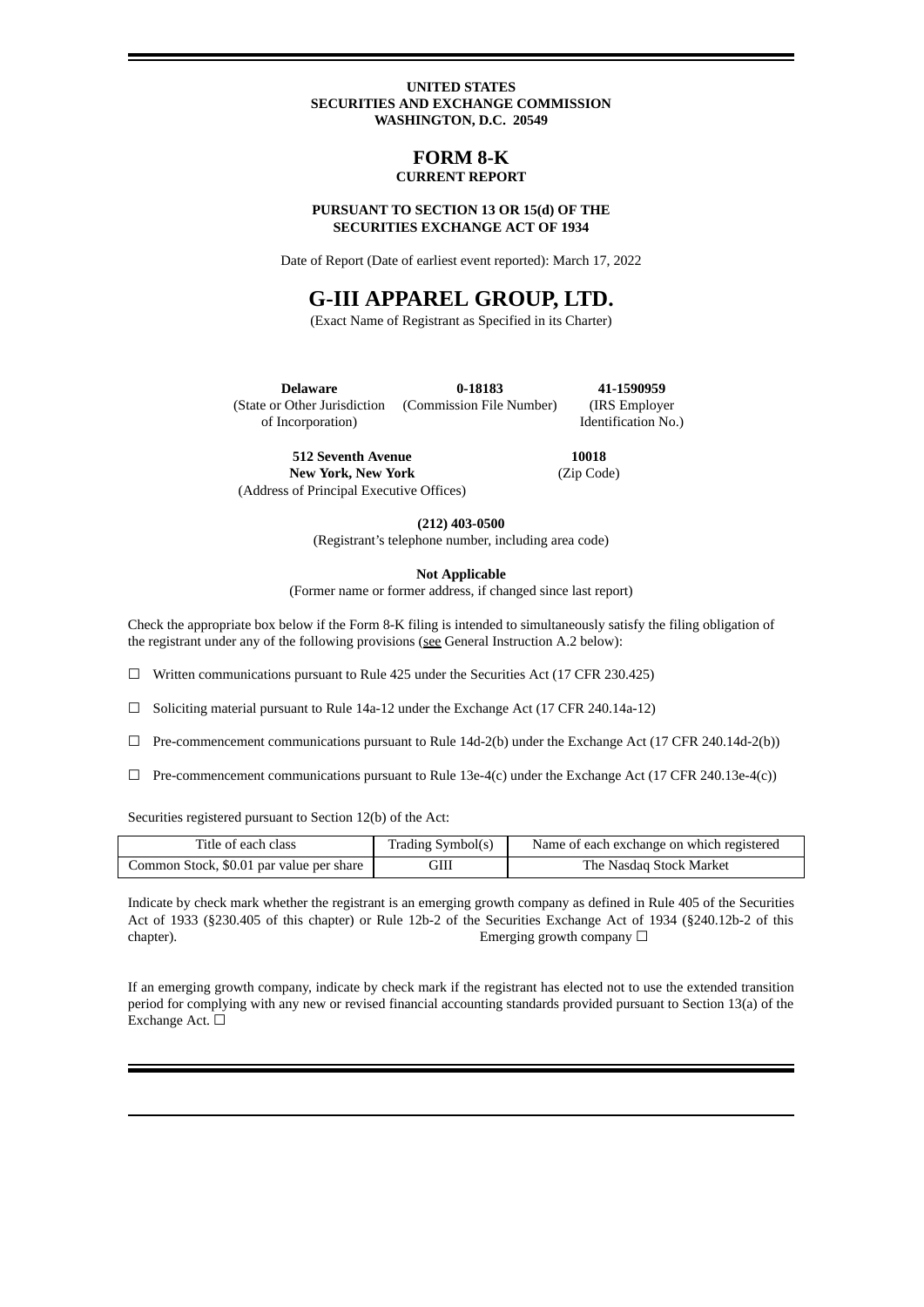### **Item 2.02 RESULTS OF OPERATIONS AND FINANCIAL CONDITION.**

On March 17, 2022, G-III Apparel Group, Ltd. (the "Company") announced its results of operations for the fourth fiscal quarter and fiscal year ended January 31, 2022. A copy of the press release issued by the Company relating thereto is furnished herewith as Exhibit 99.1.

### **Item 9.01 Financial Statements and Exhibits.**

(a) Financial Statements of Businesses Acquired.

None.

(b) Pro Forma Financial Information.

None.

(c) Shell Company Transactions

None.

- (d) Exhibits.
- 99.1 Press release of G-III [Apparel](#page-4-0) Group, Ltd. issued on March 17, 2022 relating to its fourth quarter and fiscal 2022 results.
- 104 Cover Page Interactive Data File (embedded within the Inline XBRL document).

Limitation on Incorporation by Reference

In accordance with General Instruction B.2 of Form 8-K, the information reported under Item 2.02 shall not be deemed "filed" for purposes of Section 18 of the Securities Exchange Act of 1934, nor shall it be deemed incorporated by reference in any filing under the Securities Act of 1933 or the Securities Exchange Act of 1934, except as shall be expressly set forth by specific reference in such a filing.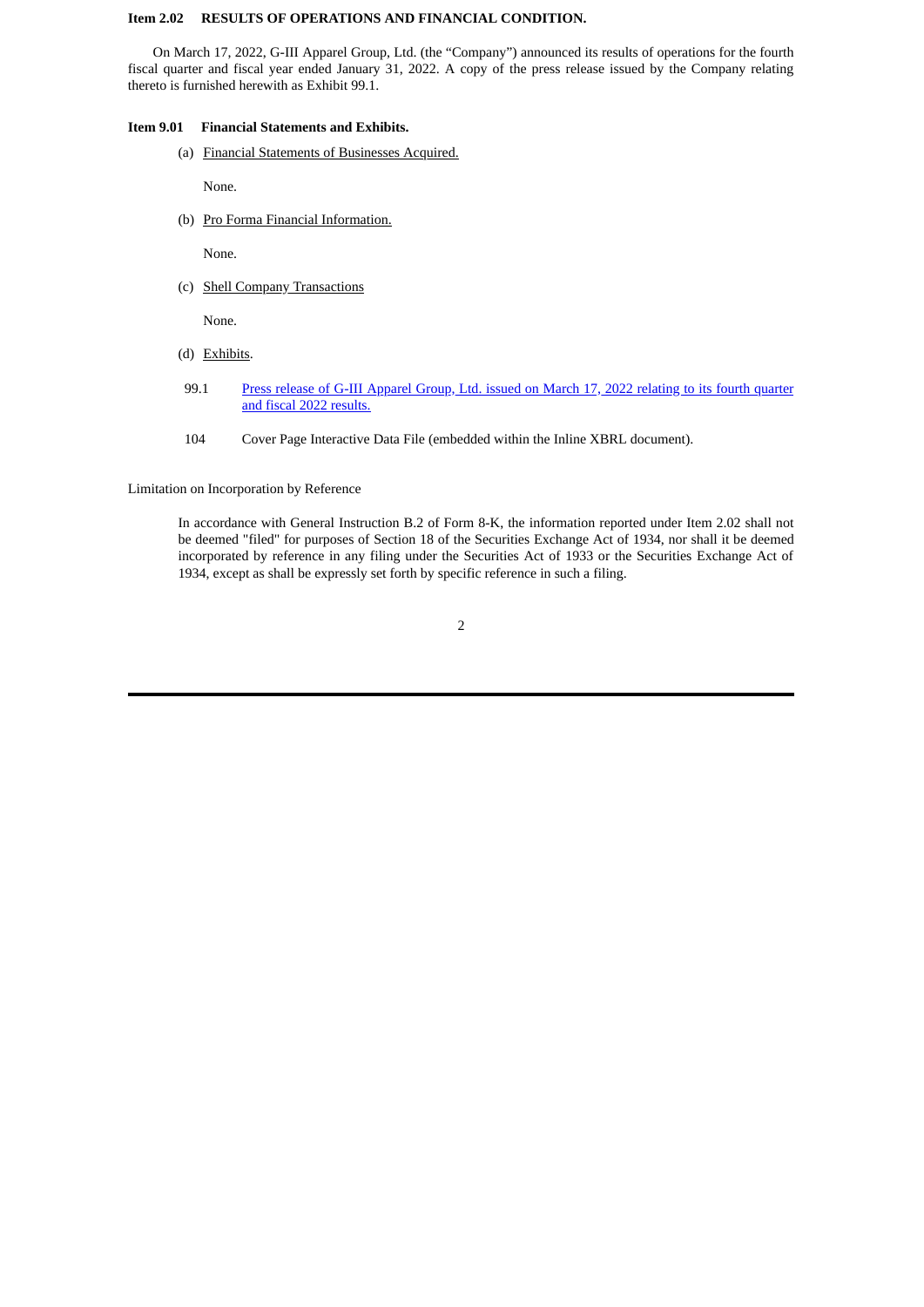# EXHIBIT INDEX

| Exhibit |                                                                                                        |
|---------|--------------------------------------------------------------------------------------------------------|
| No.     | <b>Description</b>                                                                                     |
| 99.1    | Press release of G-III Apparel Group, Ltd. issued on March 17, 2022 relating to its fourth quarter and |
|         | fiscal 2022 results.                                                                                   |
| 104     | Cover Page Interactive Data File (embedded within the Inline XBRL document).                           |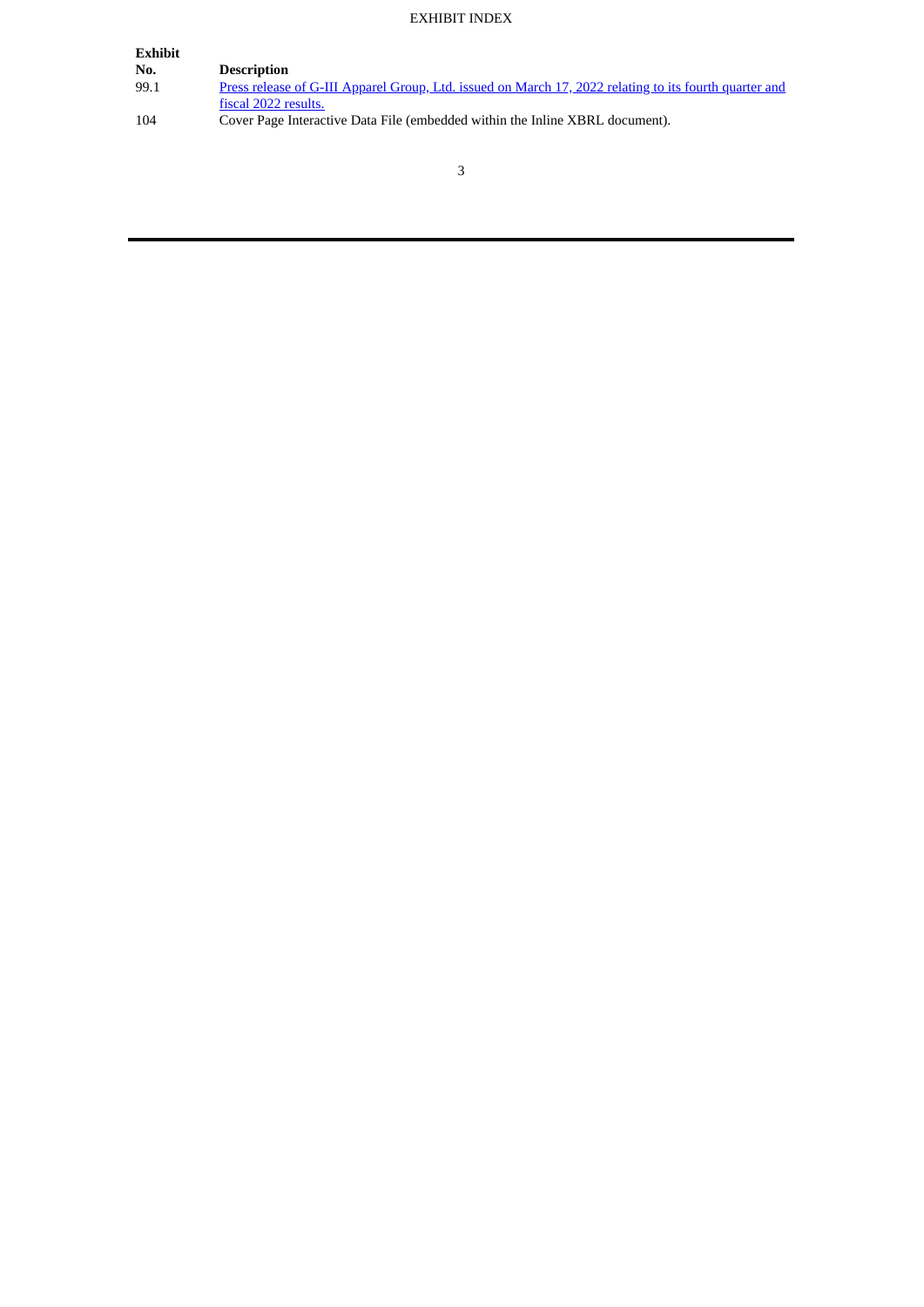### SIGNATURE

Pursuant to the requirements of the Securities Exchange Act of 1934, the registrant has duly caused this report to be signed on its behalf by the undersigned hereunto duly authorized.

# G-III APPAREL GROUP, LTD.

Date: March 17, 2022 By: /s/ Neal S. Nackman

Name: Neal S. Nackman Title: Chief Financial Officer

**-**4-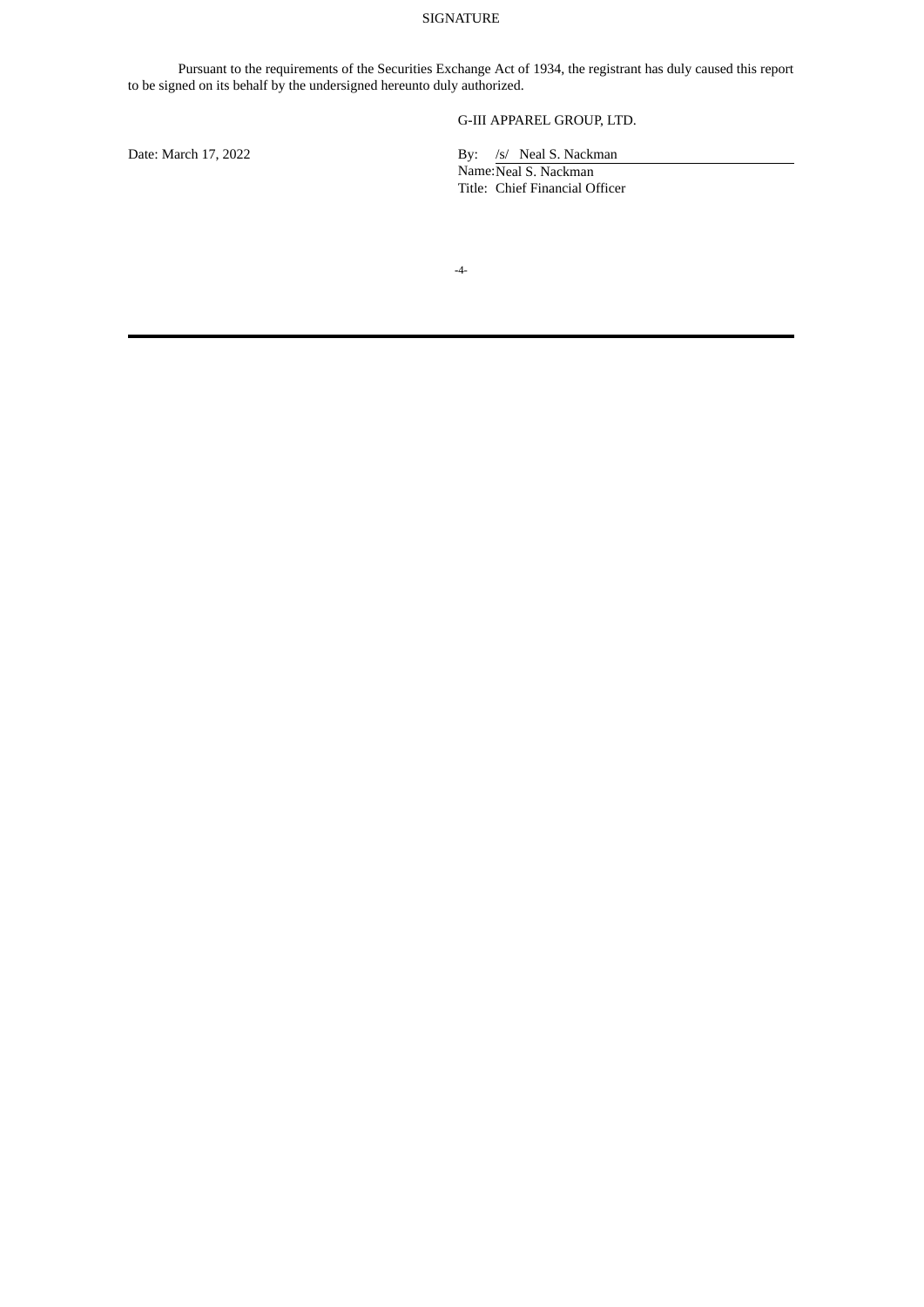### **G-III APPAREL GROUP, LTD.**

# <span id="page-4-0"></span>**G-III APPAREL GROUP, LTD. ANNOUNCES FOURTH QUARTER AND FULL-YEAR FISCAL 2022 RESULTS**

**— Delivers Highest Annual Net Income Per Diluted Share in Company History of \$4.05 for Fiscal Year 2022 — — Fiscal Year Net Sales of \$2.77 Billion vs. \$2.06 Billion Last Year —**

**— Net Sales of \$748.2 Million for the Fourth Quarter vs. \$526.2 Million Last Year —**

**— Net Income Per Diluted Share of \$0.98 for the Fourth Quarter vs. \$0.30 Last Year —**

**— Provides Guidance for First Quarter and Full Fiscal Year 2023 —**

**— Board Authorizes Increased Share Repurchase Program of Up to 10 Million Shares —**

New York, New York – March 17, 2022 -- G-III Apparel Group, Ltd. (NasdaqGS: GIII) today announced operating results for the fourth quarter and full fiscal 2022 year ended January 31, 2022.

Morris Goldfarb, G-III's Chairman and Chief Executive Officer, said, "Fiscal year 2022 was a testament to the power of G-III. We continued to build upon our strong foundation and delivered our highest annual net income per diluted share in our Company's history. We captured market share by anticipating demand and working with retail partners, despite the significant supply chain challenges. We are in a strong financial position affording us the flexibility to continue to invest in our future."

Mr. Goldfarb concluded, "Capping off the strongest year in our company's history, I could not be prouder of what our world-class team has accomplished. Looking ahead, we are optimistic about the momentum of our business and the many opportunities for growth which gives us confidence in our outlook for the upcoming fiscal year 2023. Our ability to unlock the potential of our brands will continue to fuel our growth and further elevate our position as a leader in fashion."

Net sales for the fiscal year ended January 31, 2022 increased 35% to \$2.77 billion from \$2.06 billion in the prior year. The Company reported net income for the fiscal year of \$200.6 million, or \$4.05 per diluted share, compared to \$23.5 million, or \$0.48 per diluted share, in the prior year.

The Company completed the restructuring of its retail operations segment during fiscal 2021 and closed its Wilsons Leather and G.H. Bass stores. Included in the Company's results for the fiscal year ended January 31, 2021 are net losses from the Wilsons Leather and G.H. Bass store operations of \$55.7 million, or \$(1.14) per diluted share. These results reflect direct store operations including impairment charges, but do not include any allocated corporate overhead charges, shared administrative expenses or shared distribution expenses. These operating results for Wilsons Leather and G.H. Bass are presented solely to provide the historical operating results of the portion of the Company's retail operations segment that was closed and are not intended to be used to develop expectations for future results of the Company or to indicate any future level of profitability of the Company.

Net sales for the fourth quarter ended January 31, 2022 increased 42% to \$748.2 billion from \$526.2 million in the fourth quarter last year. The Company reported net income for the fourth quarter of \$48.4 million, or \$0.98 per diluted share, compared to \$14.6 million, or \$0.30 per diluted share, in the fourth quarter last year. Included in the Company's fourth quarter results ended January 31, 2021 are net losses from the Wilsons Leather and G.H. Bass store operations of \$8.6 million, or \$(0.17) per diluted share.

#### **Share Repurchase Plan:**

G-III announced today that its Board of Directors has increased the previously authorized share repurchase program. There were 2.3 million shares available under the prior program which the Board has increased to 10 million shares. The timing and actual number of shares repurchased, if any, will depend on a number of factors, including market conditions and prevailing stock prices, and are subject to compliance with certain covenants contained in our credit agreement. Share repurchases may take place on the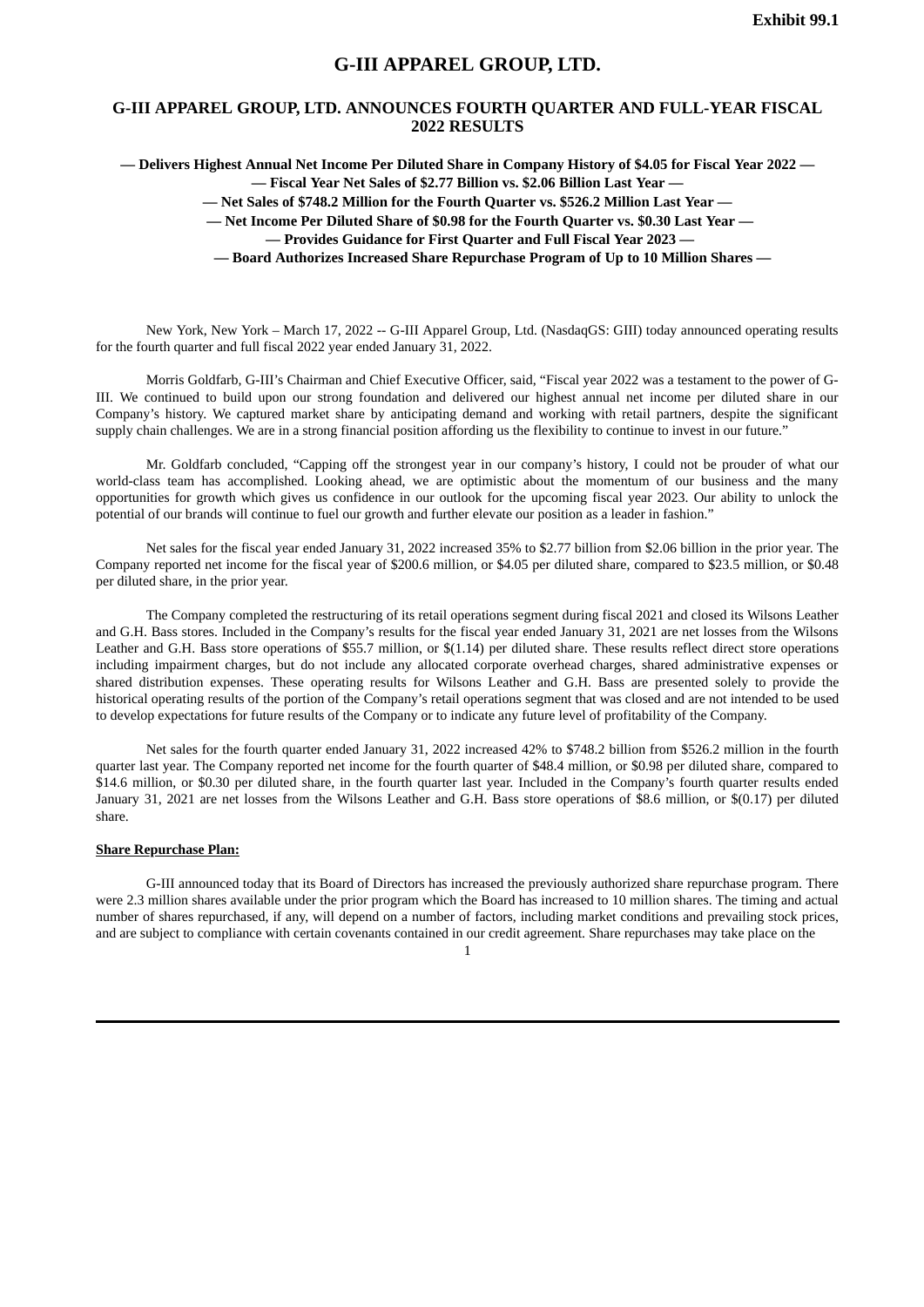open market, in privately negotiated transactions or by other means, and would be made in accordance with applicable securities laws. The Company currently has approximately 47.9 million shares of common stock outstanding.

#### **Outlook**

The Company today issued guidance for the fiscal year ending January 31, 2023. The Company's fiscal year 2023 guidance contemplates the expected impact from the current supply chain conditions, including expected increased shipping costs and delays in receipt of goods. However, the guidance does not contemplate any reimposition of government-mandated store closures or other governmental restrictions as the result of new COVID-19 variants that may emerge. The reimposition of store closures or other restrictions could have a material impact on our net sales, results of operations and supply chain during fiscal 2023. The Company's fiscal 2023 results could differ materially from its current outlook as a result of the occurrence of any of these or other uncontemplated events. Further, the Company has no direct operations in Russia or Ukraine. Exposure from sales to this area are expected to have an immaterial impact on the financial results of fiscal year 2023.

For fiscal 2023, the Company expects net sales of approximately \$3.0 billion and net income between \$205.0 million and \$215.0 million, or between \$4.20 and \$4.30 per diluted share. This compares to net sales of \$2.77 billion and net income of \$200.6 million, or \$4.05 per diluted share, last year. For the first quarter of fiscal year 2023, the Company expects net sales of approximately \$600.0 million compared to \$519.9 million in the same period last year. Net income for the first quarter of fiscal 2023 is expected to be in the range \$25.0 million and \$30.0 million, or \$0.50 and \$0.60 per diluted share. This compares to net income of \$26.3 million or \$0.53 per diluted share in last year's first quarter.

#### **Non-GAAP Financial Measures**

Reconciliations of GAAP net income to adjusted EBITDA are presented in the table accompanying the condensed financial statements included in this release and provide useful information to evaluate the Company's operational performance. Adjusted EBITDA should be evaluated in light of the Company's financial statements prepared in accordance with GAAP.

#### **About G-III Apparel Group, Ltd.**

G-III designs, sources and markets apparel and accessories under owned, licensed and private label brands. G-III's substantial portfolio of more than 30 licensed and proprietary brands is anchored by five global power brands: DKNY, Donna Karan, Calvin Klein, Tommy Hilfiger and Karl Lagerfeld Paris. G-III's owned brands include DKNY, Donna Karan, Vilebrequin, G.H. Bass, Eliza J, Jessica Howard, Andrew Marc, Marc New York and Sonia Rykiel. G-III has fashion licenses under the Calvin Klein, Tommy Hilfiger, Karl Lagerfeld Paris, Kenneth Cole, Cole Haan, Guess?, Vince Camuto, Levi's and Dockers brands. Through its team sports business, G-III has licenses with the National Football League, National Basketball Association, Major League Baseball, National Hockey League and over 150 U.S. colleges and universities. G-III also distributes directly to consumers through its DKNY, Karl Lagerfeld Paris and Vilebrequin stores and its digital channels for the DKNY, Donna Karan, Vilebrequin, Karl Lagerfeld Paris, Andrew Marc, Wilsons Leather and G.H. Bass brands.

*Statements concerning G-III's business outlook or future economic performance, anticipated revenues, expenses or other* financial items; product introductions and plans and objectives related thereto; and statements concerning assumptions made or expectations as to any future events, conditions, performance or other matters are "forward-looking statements" as that term is defined under the Federal Securities laws. Forward-looking statements are subject to risks, uncertainties and factors which include, but are not limited to, risks related to the COVID-19 pandemic, reliance on licensed product, reliance on foreign manufacturers, risks of doing business abroad, the current economic and credit environment, risks related to our indebtedness, the nature of the apparel industry, including changing customer demand and tastes, customer concentration, seasonality, risks of operating a retail business, risks related to G-III's ability to reduce the losses incurred in its retail operations, customer acceptance of new products, the impact of competitive products and pricing, dependence on existing management, possible disruption from acquisitions, the impact on G-III's business of the imposition of tariffs by the United States government and business and general economic conditions, as well as other risks detailed in G-III's filings with the Securities and Exchange Commission. G-III assumes no *obligation to update the information in this release.*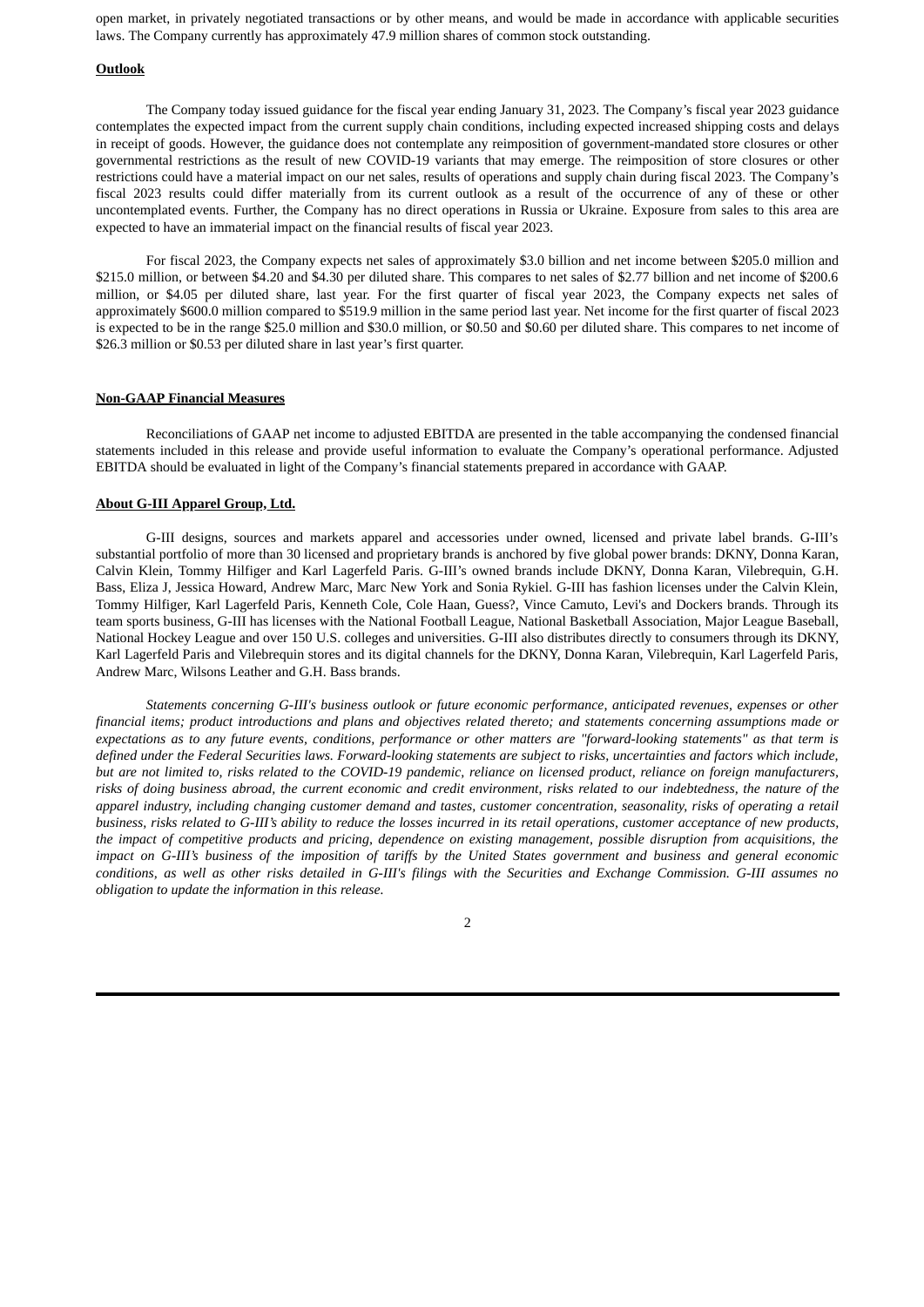# **G-III APPAREL GROUP, LTD. AND SUBSIDIARIES (Nasdaq: GIII) CONSOLIDATED STATEMENTS OF INCOME**

(In thousands, except per share amounts**)**

|                                                                           | <b>Three Months Ended</b><br>January 31, |                                 |                           |           |                         | <b>Year Ended</b><br>January 31, |                          |           |  |  |
|---------------------------------------------------------------------------|------------------------------------------|---------------------------------|---------------------------|-----------|-------------------------|----------------------------------|--------------------------|-----------|--|--|
|                                                                           | 2022                                     |                                 |                           | 2021      | 2022                    |                                  |                          | 2021      |  |  |
|                                                                           |                                          | $\overline{\text{(Unaudited)}}$ |                           |           |                         | (Unaudited)                      |                          |           |  |  |
| Net sales                                                                 | $\mathbb{S}$                             | 748,155                         | $\boldsymbol{\mathsf{S}}$ | 526,242   | \$                      | 2,766,538                        | $\mathfrak{S}$           | 2,055,146 |  |  |
| Cost of goods sold                                                        |                                          | 495,823                         |                           | 338,649   |                         | 1,778,349                        |                          | 1,310,704 |  |  |
| Gross profit                                                              |                                          | 252,332                         |                           | 187,593   |                         | 988,189                          |                          | 744,442   |  |  |
| Selling, general and administrative expenses                              |                                          | 177,212                         |                           | 150,755   |                         | 648,015                          |                          | 605,102   |  |  |
| Depreciation and amortization                                             |                                          | 6,460                           |                           | 8,880     |                         | 27,626                           |                          | 38,625    |  |  |
| Asset impairments, net of gain on lease terminations                      |                                          | 1,455                           |                           | 501       |                         | 1,455                            |                          | 17,873    |  |  |
| Operating profit                                                          |                                          | 67,205                          |                           | 27,457    |                         | 311,093                          |                          | 82,842    |  |  |
| Other income                                                              |                                          | 4,856                           |                           | 3,126     |                         | 9,549                            |                          | 3,238     |  |  |
| Interest and financing charges, net                                       |                                          | (12, 734)                       |                           | (12, 117) |                         | (49,666)                         |                          | (50, 354) |  |  |
| Income before income taxes                                                |                                          | 59,327                          |                           | 18,466    |                         | 270,976                          |                          | 35,726    |  |  |
| Income tax expense                                                        |                                          | 11,183                          |                           | 3,846     |                         | 70,875                           |                          | 12,203    |  |  |
| Net income                                                                | $\overline{\mathbb{S}}$                  | 48,144                          | $\overline{\mathcal{S}}$  | 14,620    | $\overline{\mathbb{S}}$ | 200,101                          | $\overline{\mathcal{S}}$ | 23,523    |  |  |
| Less: Loss attributable to noncontrolling interests                       |                                          | (286)                           |                           | (22)      |                         | (492)                            |                          | (22)      |  |  |
| Net income attributable to G-III Apparel Group, Ltd.                      | $\sqrt{s}$                               | 48,430                          | $\overline{\mathcal{S}}$  | 14,642    | $\mathbb{S}$            | 200,593                          | $\sqrt{s}$               | 23,545    |  |  |
| Net income attributable to G-III Apparel Group, Ltd.<br>per common share: |                                          |                                 |                           |           |                         |                                  |                          |           |  |  |
| <b>Basic</b>                                                              | \$                                       | 1.00                            | \$                        | 0.30      | \$                      | 4.14                             | \$                       | 0.49      |  |  |
| <b>Diluted</b>                                                            | $\overline{\mathbb{S}}$                  | 0.98                            | \$                        | 0.30      | \$                      | 4.05                             | \$                       | 0.48      |  |  |
| Weighted average shares outstanding:                                      |                                          |                                 |                           |           |                         |                                  |                          |           |  |  |
| <b>Basic</b>                                                              |                                          | 48,282                          |                           | 48,367    |                         | 48,426                           |                          | 48,242    |  |  |
| <b>Diluted</b>                                                            |                                          | 49,315                          |                           | 49,299    |                         | 49,516                           |                          | 48,781    |  |  |

| <b>Selected Balance Sheet Data (in thousands):</b> |                | At January 31,      |    |           |  |  |  |
|----------------------------------------------------|----------------|---------------------|----|-----------|--|--|--|
|                                                    |                | 2022<br>(Unaudited) |    |           |  |  |  |
|                                                    |                |                     |    |           |  |  |  |
| Cash and cash equivalents                          | $\mathfrak{S}$ | 465.984             | \$ | 351,934   |  |  |  |
| Working capital                                    |                | 1,142,052           |    | 942,038   |  |  |  |
| Inventories                                        |                | 512,155             |    | 416,503   |  |  |  |
| Total assets                                       |                | 2,742,528           |    | 2,436,386 |  |  |  |
| Long-term debt                                     |                | 519,581             |    | 512,352   |  |  |  |
| Operating lease liabilities                        |                | 185,631             |    | 205,228   |  |  |  |
| Total stockholders' equity                         |                | 1,519,912           |    | 1,336,241 |  |  |  |

3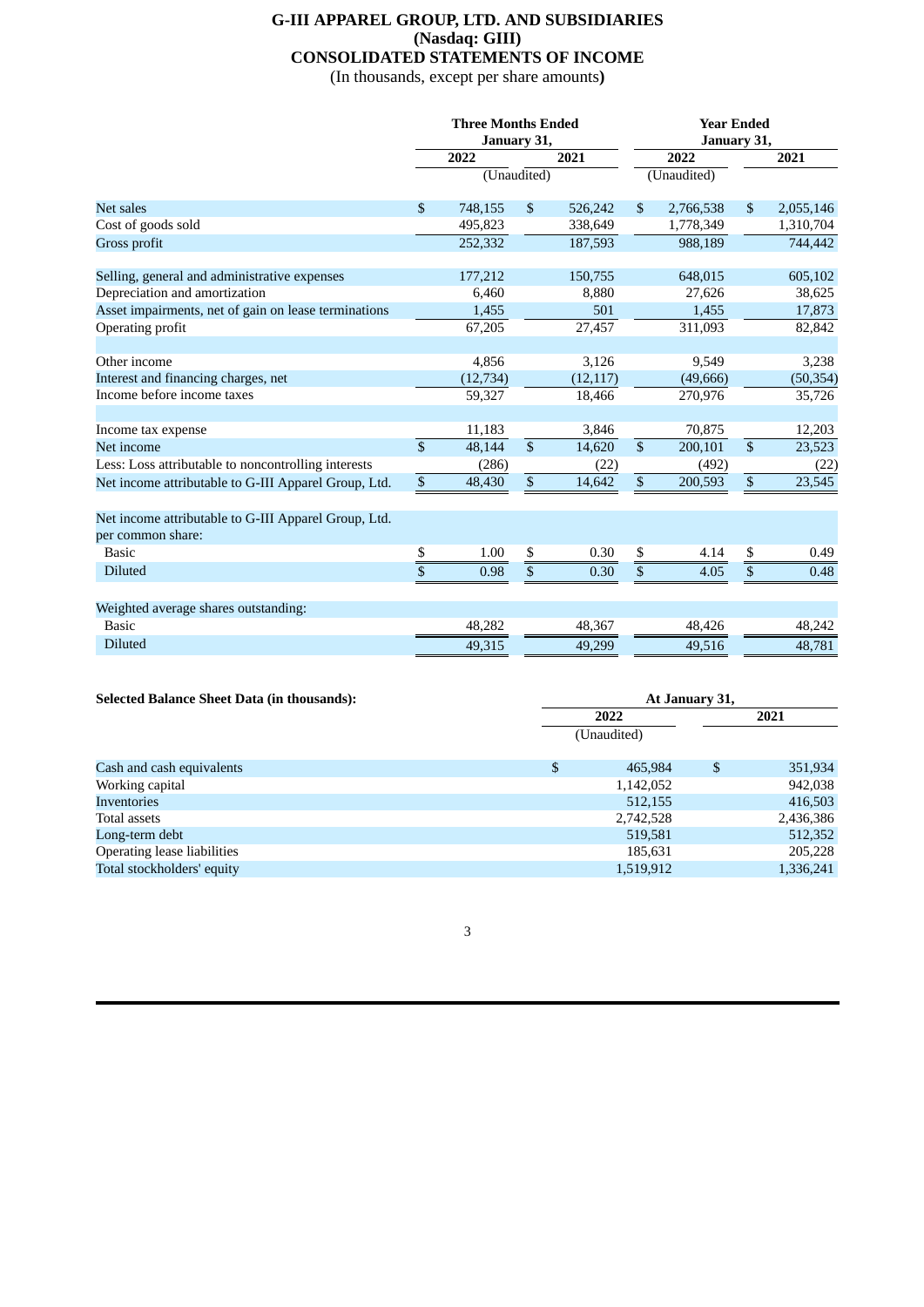### **G-III APPAREL GROUP, LTD. AND SUBSIDIARIES RECONCILIATION OF NET INCOME TO ADJUSTED EBITDA** (In thousands)

|                                                      | <b>Year Ended</b><br><b>January 31, 2022</b> | <b>Year Ended</b><br><b>January 31, 2021</b> |             |             | <b>Year Ended</b><br><b>January 31, 2020</b> |  |
|------------------------------------------------------|----------------------------------------------|----------------------------------------------|-------------|-------------|----------------------------------------------|--|
|                                                      | (Unaudited)                                  |                                              | (Unaudited) | (Unaudited) |                                              |  |
| Net income                                           | \$<br>200,593                                | \$.                                          | 23,545      | - \$        | 143,837                                      |  |
|                                                      |                                              |                                              |             |             |                                              |  |
| Asset impairments, net of gain on lease terminations | 1,455                                        |                                              | 17,873      |             | 19,371                                       |  |
| Depreciation and amortization                        | 27,626                                       |                                              | 38,625      |             | 38,735                                       |  |
| Interest and financing charges, net                  | 49,666                                       |                                              | 50,354      |             | 44,407                                       |  |
| Income tax expense                                   | 70,875                                       |                                              | 12,203      |             | 38,261                                       |  |
|                                                      |                                              |                                              |             |             |                                              |  |
| Adjusted EBITDA, as defined                          | 350,215                                      |                                              | 142,600     | S           | 284,611                                      |  |

Adjusted EBITDA is a "non-GAAP financial measure" which represents earnings before depreciation and amortization, interest and financing charges, net, asset impairment charges primarily related to leasehold improvements, furniture and fixtures and operating lease assets at certain of our retail stores, net of gain on lease terminations and income tax expense. Adjusted EBITDA is being presented as a supplemental disclosure because management believes that it is a common measure of operating performance in the apparel industry. Adjusted EBITDA should not be construed as an alternative to net income, as an indicator of the Company's operating performance, or as an alternative to cash flows from operating activities as a measure of the Company's liquidity, as determined in accordance with GAAP.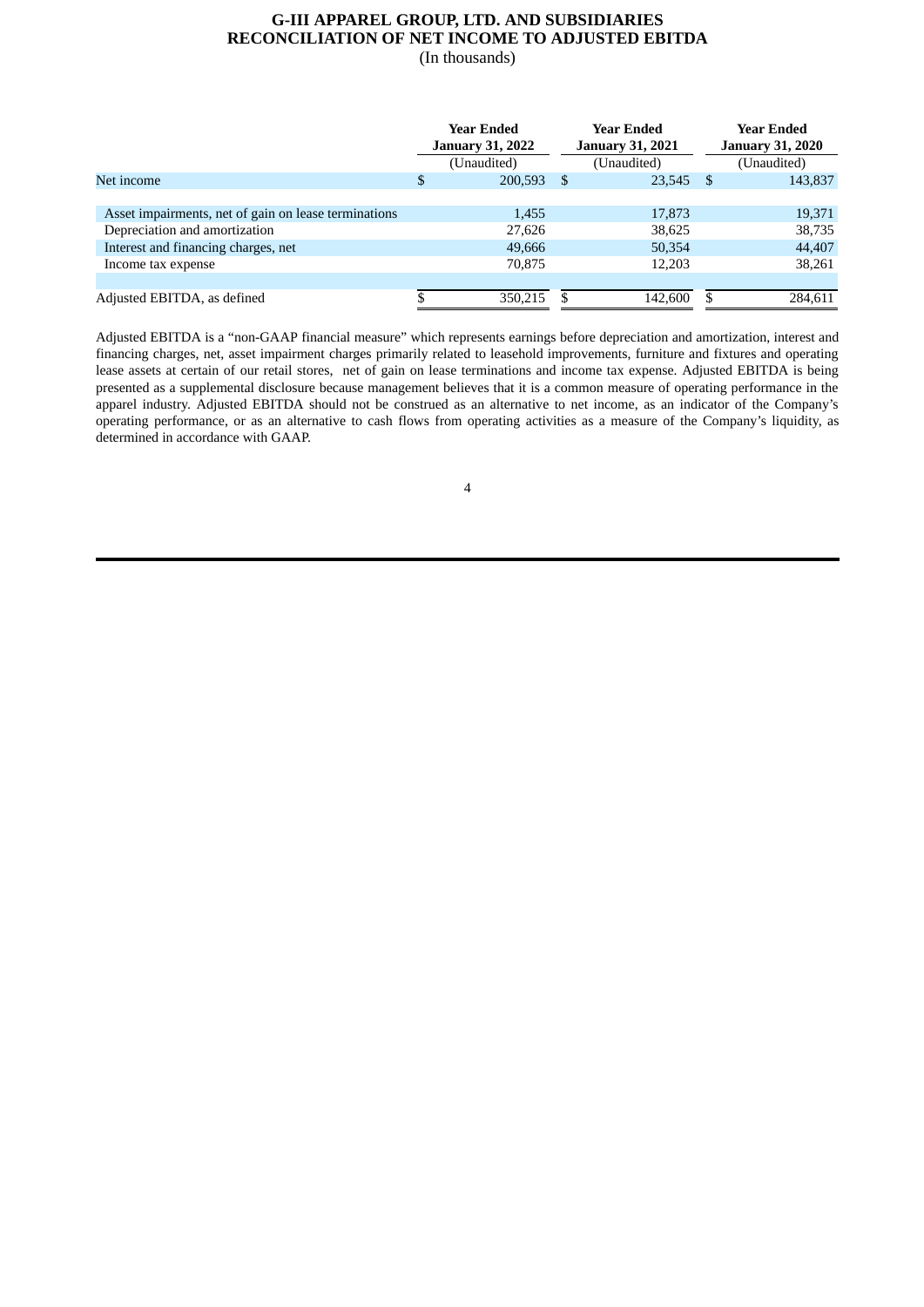# **SELECT STATEMENT OF OPERATIONS DATA OF WILSONS LEATHER AND G.H. BASS STORES**

# (In thousands, except per share amounts**)**

|                                    |                   | <b>Three Months Ended</b> |                         |           |                     |             |                     |           | <b>Fiscal Year Ended</b> |           |
|------------------------------------|-------------------|---------------------------|-------------------------|-----------|---------------------|-------------|---------------------|-----------|--------------------------|-----------|
|                                    | April 30,<br>2020 |                           | <b>July 31,</b><br>2020 |           | October 31,<br>2020 |             | January 31,<br>2021 |           | January 31,<br>2021      |           |
|                                    |                   |                           |                         |           |                     | (Unaudited) |                     |           |                          |           |
| Net sales                          | \$                | 19,293                    | \$                      | 19,667    | \$                  | 38,175      | \$                  | 14,713    | \$                       | 91,848    |
|                                    |                   |                           |                         |           |                     |             |                     |           |                          |           |
| <b>Operating loss</b>              |                   | (21, 237)                 |                         | (35, 128) |                     | (17, 408)   |                     | (10, 881) |                          | (84, 654) |
|                                    |                   |                           |                         |           |                     |             |                     |           |                          |           |
| Operating loss before income taxes |                   | (21, 237)                 |                         | (35, 128) |                     | (17, 408)   |                     | (10, 881) |                          | (84, 654) |
|                                    |                   |                           |                         |           |                     |             |                     |           |                          |           |
| Operating loss, net of taxes       | $\mathbb{S}$      | (14,980)                  | \$                      | (25, 643) | \$                  | (12,005)    | \$                  | (8,615)   | \$                       | (55, 739) |
|                                    |                   |                           |                         |           |                     |             |                     |           |                          |           |
| Operating loss per common share:   |                   |                           |                         |           |                     |             |                     |           |                          |           |
| Basic                              | \$                | (0.31)                    | \$                      | (0.53)    | \$                  | (0.25)      | \$                  | (0.18)    | \$                       | (1.16)    |
| <b>Diluted</b>                     | \$                | (0.31)                    | \$                      | (0.53)    | \$                  | (0.25)      | \$                  | (0.17)    | \$                       | (1.14)    |
|                                    |                   |                           |                         |           |                     |             |                     |           |                          |           |

|                                    |                | <b>Three Months Ended</b> |    |                         |             |                     |                |                     | <b>Fiscal Year Ended</b> |                     |  |
|------------------------------------|----------------|---------------------------|----|-------------------------|-------------|---------------------|----------------|---------------------|--------------------------|---------------------|--|
|                                    |                | April 30,<br>2019         |    | <b>July 31,</b><br>2019 |             | October 31,<br>2019 |                | January 31,<br>2020 |                          | January 31,<br>2020 |  |
|                                    |                |                           |    |                         | (Unaudited) |                     |                |                     |                          |                     |  |
| Net sales                          | \$             | 52,589                    | \$ | 53,596                  | \$          | 59,848              | $\mathfrak{S}$ | 85,478              | \$                       | 251,511             |  |
|                                    |                |                           |    |                         |             |                     |                |                     |                          |                     |  |
| <b>Operating loss</b>              |                | (10, 264)                 |    | (8,585)                 |             | (5,588)             |                | (17, 459)           |                          | (41,896)            |  |
|                                    |                |                           |    |                         |             |                     |                |                     |                          |                     |  |
| Operating loss before income taxes |                | (10, 264)                 |    | (8,585)                 |             | (5,588)             |                | (17, 459)           |                          | (41,896)            |  |
|                                    |                |                           |    |                         |             |                     |                |                     |                          |                     |  |
| Operating loss, net of taxes       | $\mathfrak{S}$ | (5, 458)                  | \$ | (6,267)                 | \$          | (4,068)             | \$             | (15,903)            | \$                       | (31, 696)           |  |
|                                    |                |                           |    |                         |             |                     |                |                     |                          |                     |  |
| Operating loss per common share:   |                |                           |    |                         |             |                     |                |                     |                          |                     |  |
| <b>Basic</b>                       | \$             | (0.11)                    | \$ | (0.13)                  | \$          | (0.09)              | \$             | (0.33)              | \$                       | (0.66)              |  |
| <b>Diluted</b>                     | \$             | (0.11)                    | \$ | (0.13)                  | \$          | (0.08)              | \$             | (0.33)              | \$                       | (0.65)              |  |
|                                    |                |                           |    |                         |             |                     |                |                     |                          |                     |  |

The tables above reflect the four wall operations of Wilsons Leather and G.H. Bass stores, which are included in the consolidated operating results of the Company. As part of our retail restructuring, we closed these stores. The results for this portion of our retail operations segment include impairment charges, but do not include any allocated corporate overhead charges, shared administrative expenses or shared distribution center expenses. Corporate overhead charges, shared administrative expenses and shared distribution center expenses have been excluded as these expenses will continue to be incurred by the Company notwithstanding the restructuring of its retail operations segment. The Company continues to evaluate to what extent these expenses might be able to be reduced now that the restructuring has been completed. No interest expense has been allocated in calculating these operating results. The tax rates used assume the same overall effective rate that is reflected in the Company's consolidated financial statements for fiscal 2021 and fiscal 2020. The tables above also reflect the results of operations of the Company's four Calvin Klein Performance stores that were closed as part of the retail restructuring. The operating results of the four Calvin Klein Performance stores are also included in the consolidated operating results of the Company.